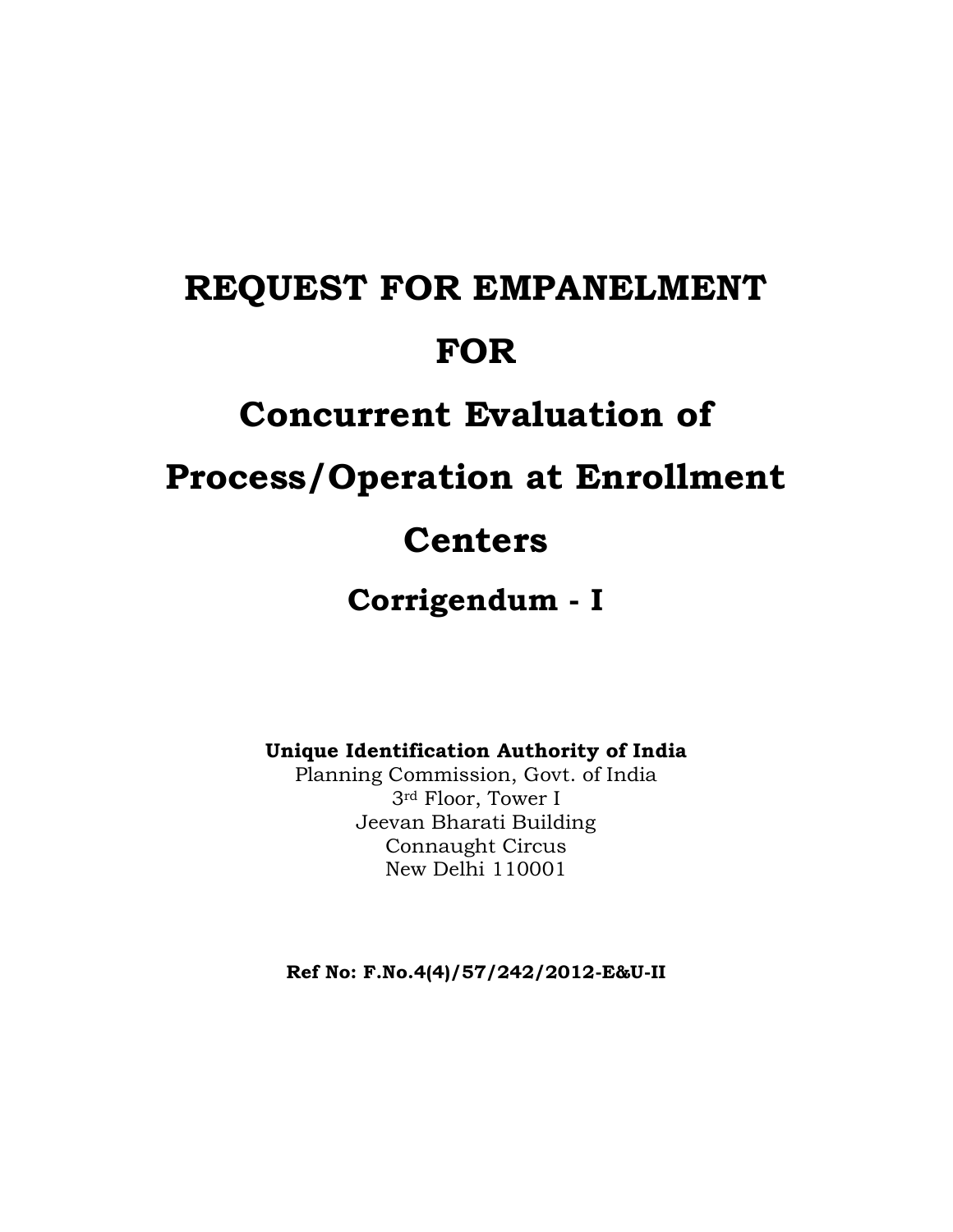### **1. RFE Document, Table of Contents, Page-60 RFE Clause**

|                    | <b>Particulars</b>                            | Page |  |  |
|--------------------|-----------------------------------------------|------|--|--|
| <b>SECTION-I</b>   | Invitation to bid and Introduction            |      |  |  |
| Part-I             | Invitation                                    | 3    |  |  |
| Part-II            | Introduction                                  | 4    |  |  |
|                    |                                               |      |  |  |
| <b>SECTION-II</b>  | Instructions to bidders                       | 5    |  |  |
| Part-I             | General                                       | 5    |  |  |
| Part-II            | Data Sheet                                    | 9    |  |  |
| Part-III           | <b>Eligibility Criteria</b>                   | 10   |  |  |
| Part-IV            | <b>Selection Process</b>                      | 13   |  |  |
| Part-V             | <b>Bid Preparation and Document Checklist</b> |      |  |  |
|                    |                                               |      |  |  |
| <b>SECTION-III</b> | <b>Scheme for Empanelment</b>                 | 15   |  |  |
|                    |                                               |      |  |  |
| <b>SECTION-V</b>   | <b>Annexures</b>                              | 18   |  |  |
| Annexure-I         | Forms for Bidding                             | 19   |  |  |
| Annexure -II       | Performa for submitting written queries       | 31   |  |  |

### **Amendment**

|                   | <b>Particulars</b>                 | Page |
|-------------------|------------------------------------|------|
| <b>SECTION-I</b>  | Invitation to bid and Introduction | 3    |
| Part-I            | Invitation                         | 3    |
| Part-II           | Introduction                       | 4    |
|                   |                                    |      |
| <b>SECTION-II</b> | Instructions to bidders            | 5    |
| Part-I            | General                            | 5    |
| Part-II           | Data Sheet                         | 9    |
| Part-III          | <b>Eligibility Criteria</b>        | 10   |
| Part-IV           | <b>Selection Process</b>           | 13   |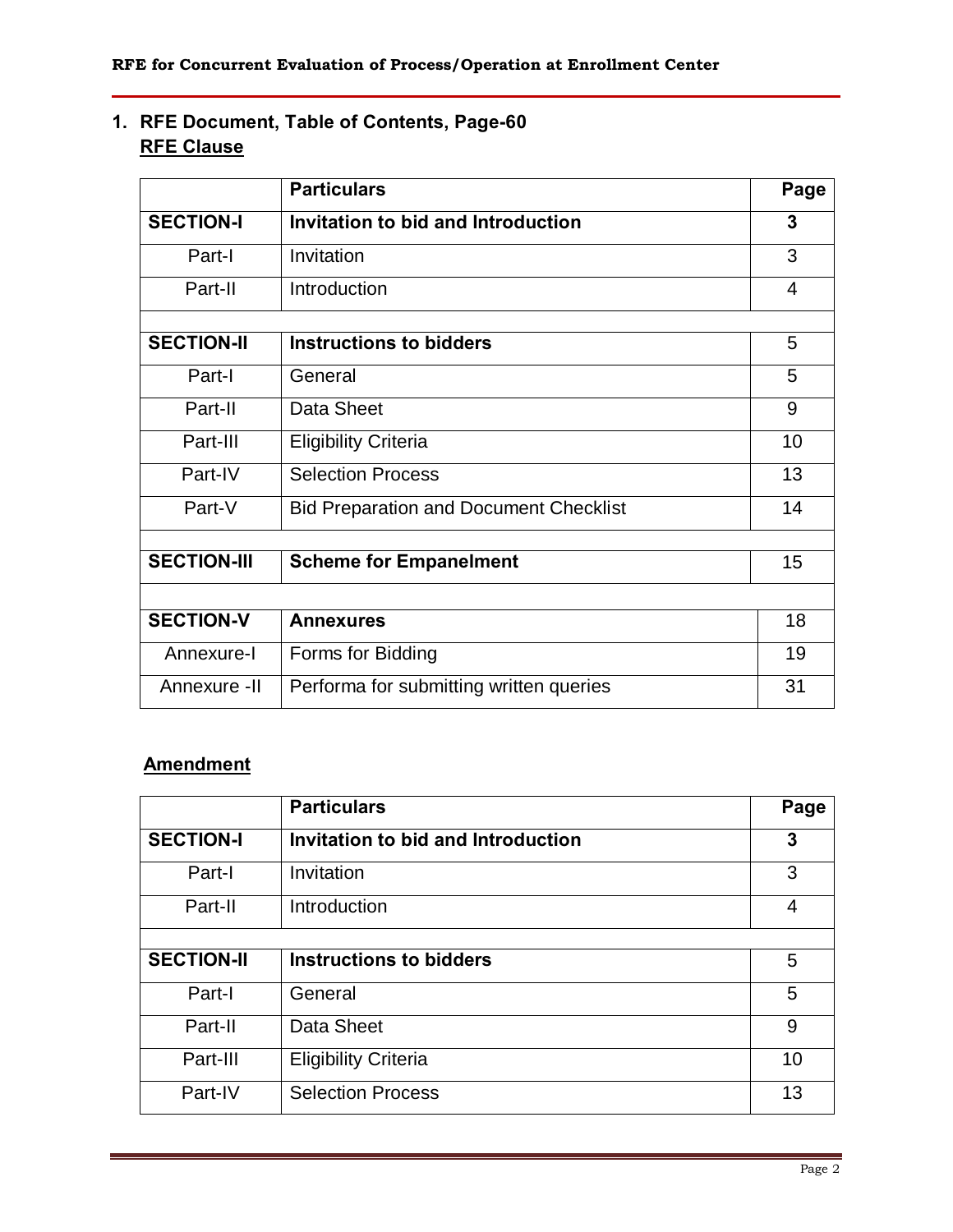| Part-V             | <b>Bid Preparation and Document Checklist</b> |    |  |
|--------------------|-----------------------------------------------|----|--|
| <b>SECTION-III</b> | <b>Scheme for Empanelment</b>                 | 15 |  |
|                    |                                               |    |  |
| <b>SECTION-IV</b>  | <b>Annexures and Appendices</b>               | 19 |  |
|                    |                                               |    |  |
| Annexure-I         | Forms for Bidding                             | 20 |  |
| Annexure -II       | Performa for submitting written queries       | 31 |  |

#### **2. RFE Document, Section I, Part I, Point 2, Page 3 RFE Clause**

2. The Request for Proposal consists of 5 Sections as mentioned below:

| Section I.   | Invitation to Bid and Introduction |
|--------------|------------------------------------|
| Section II.  | Instructions to Bidders            |
| Section III. | Scheme of Empanelment              |
| Section IV.  | Annexures                          |

#### **Amendment**

2. The Request for Proposal consists of 4 Sections as mentioned below:

| Section I.   | Invitation to Bid and Introduction |
|--------------|------------------------------------|
| Section II.  | Instructions to Bidders            |
| Section III. | Scheme of Empanelment              |
| Section IV.  | Annexures and Appendices           |
|              |                                    |

#### **3. RFE Document, Section II, Part I, Clause 1 Introduction, Page 5 RFE Clause**

| Introduction | 1.1 | UIDAI will empanel eligible Agencies for Concurrent Evaluation of<br>Process/Operation at Enrollment Centers.                                                                                                                                                                                                                                                                                                                                                |
|--------------|-----|--------------------------------------------------------------------------------------------------------------------------------------------------------------------------------------------------------------------------------------------------------------------------------------------------------------------------------------------------------------------------------------------------------------------------------------------------------------|
|              | 1.2 | Scheme of empanelment has been described in the Section III                                                                                                                                                                                                                                                                                                                                                                                                  |
|              | 1.3 | The interested bidders should familiarize themselves with UIDAI<br>process, procedures, operation scale, and local conditions and take<br>them into account while preparing their Proposals. To obtain first-hand<br>information on the assignment and local conditions, Bidder may<br>contact UIDAI of representative named in the Data Sheet to arrange<br>for their field visit or to obtain additional information to understand the<br>proposal better. |
|              | 1.4 | Bidder shall bear all costs associated with the preparation and<br>submission of proposals and contract negotiation. UIDAI is not bound<br>to accept any proposal, and reserves the right to annul the<br>empanelment process at any time prior to finalization, without giving                                                                                                                                                                              |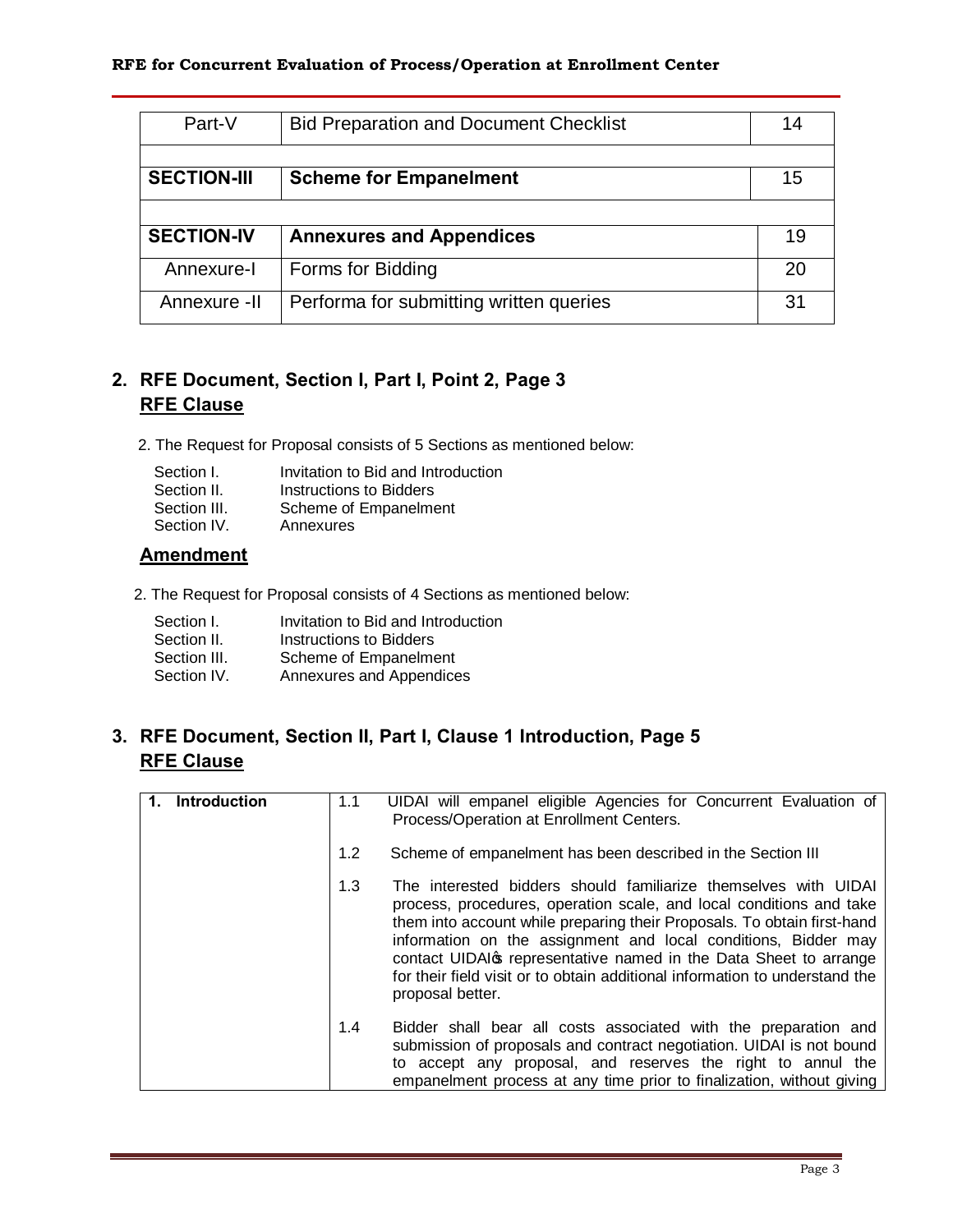|                     |     | any reason and any financial compensation to the Bidder. |
|---------------------|-----|----------------------------------------------------------|
| <b>Bid Validity</b> | 1.5 | Six months(180 days)                                     |

#### **Amendment**

| <b>Introduction</b>                                    | 1.1  | UIDAI will empanel eligible Agencies for Concurrent Evaluation of<br>Process/Operation at Enrollment Centers.                                                                                                                                                                                                                                                                                                                                                |
|--------------------------------------------------------|------|--------------------------------------------------------------------------------------------------------------------------------------------------------------------------------------------------------------------------------------------------------------------------------------------------------------------------------------------------------------------------------------------------------------------------------------------------------------|
|                                                        | 1.2  | Scheme of empanelment has been described in the Section III                                                                                                                                                                                                                                                                                                                                                                                                  |
|                                                        | 1.3  | The interested bidders should familiarize themselves with UIDAI<br>process, procedures, operation scale, and local conditions and take<br>them into account while preparing their Proposals. To obtain first-hand<br>information on the assignment and local conditions, Bidder may<br>contact UIDAI of representative named in the Data Sheet to arrange<br>for their field visit or to obtain additional information to understand the<br>proposal better. |
|                                                        | 1.4  | Bidder shall bear all costs associated with the preparation and<br>submission of proposals and contract negotiation. UIDAI is not bound<br>to accept any proposal, and reserves the right to annul the<br>empanelment process at any time prior to finalization, without giving<br>any reason and any financial compensation to the Bidder.                                                                                                                  |
| <b>Bid Validity</b>                                    | 1.5  | Six months (180 days)                                                                                                                                                                                                                                                                                                                                                                                                                                        |
| of <sub>l</sub><br><b>Tenure</b><br><b>Empanelment</b> | 1.10 | The tenure of the Contract shall be as specified in clause 1.10 in Data<br>Sheet.                                                                                                                                                                                                                                                                                                                                                                            |

### **4. RFE Document, Section II, Part I, Clause 4.3, Page 7 RFE Clause**

The Pre-Qualification Proposal should be marked %QRIGINAL+ or %COPY+ as appropriate. The Pre-Qualification Proposals shall be sent to the addresses referred to and in the number of copies indicated in section 4.3 of the Data Sheet. All required copies of the Pre-Qualification Proposal are to be made from the original. If there are discrepancies between the original and the copies of the Pre-Qualification Proposal, the original will prevail. All the agencies responding to this tender would need to meet the pre-qualification criteria set in this RFE.

#### **Amendment**

The Pre-Qualification Proposal should be marked %QRIGINAL+ or %COPY+ as appropriate. The Pre-Qualification Proposals shall be sent to the addresses referred to in section 4.3 of the Data Sheet. All required copies of the Pre-Qualification Proposal are to be made from the original. If there are discrepancies between the original and the copies of the Pre-Qualification Proposal, the original will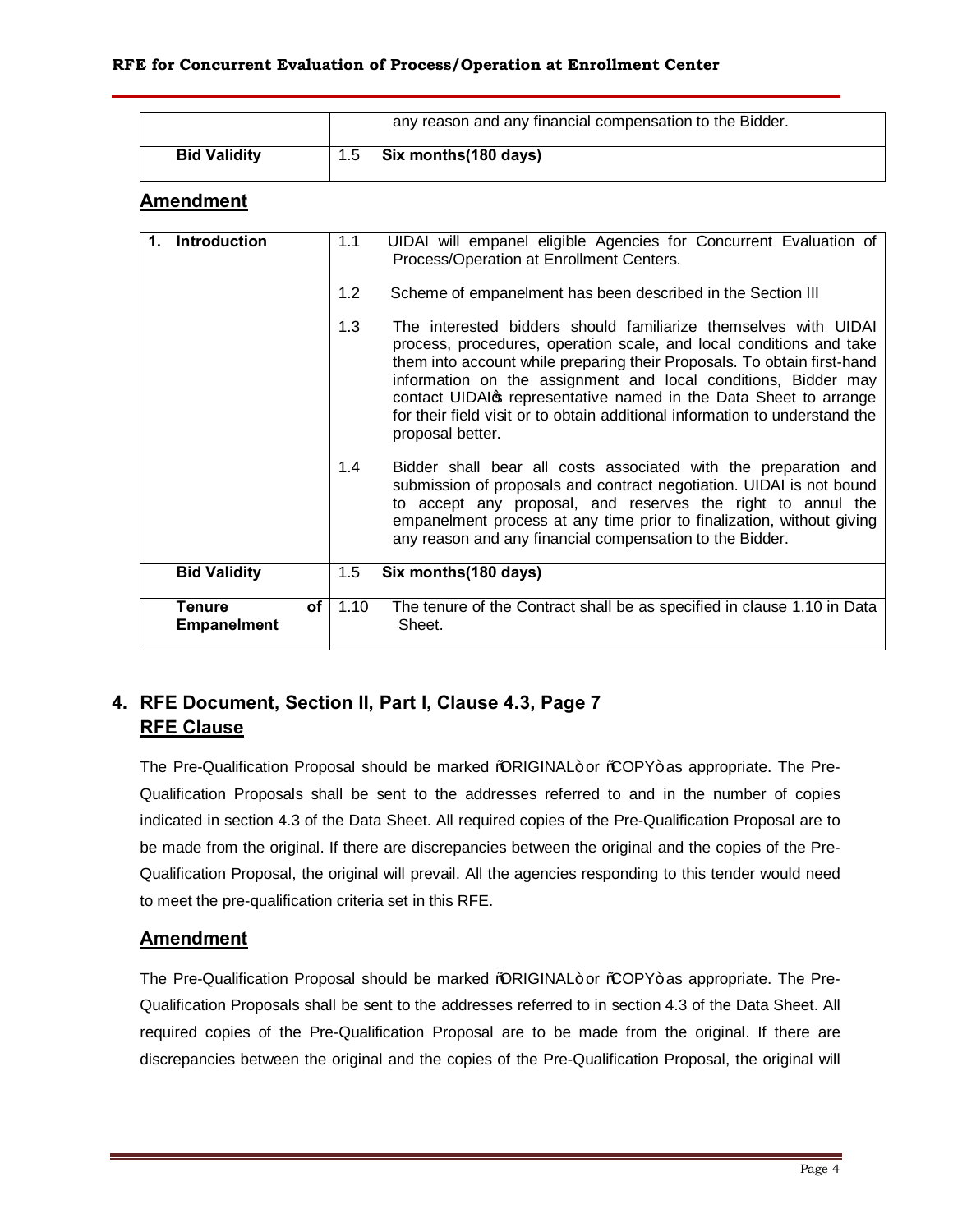prevail. All the agencies responding to this tender would need to meet the pre-qualification criteria set in this RFE.

#### **5. RFE Document, Section II, Part I, Clause 9.1, Page 8 RFE Clause**

An agency that has been empanelled by UIDAI as Enrolment Agency cannot participate in this RFE on the ground of conflict of interest.

The bidders have an obligation to disclose any situation of actual or potential conflict that impacts their capacity to serve the best interest of UIDAI. Failure to disclose said situations may lead to the disqualification of the agency or the termination of its empanelment or cancellation of contract under this empanelment.

#### **Amendment**

An agency that has been empanelled by UIDAI as Enrolment Agency and Registrars of UIDAI cannot participate in this RFE on the ground of conflict of interest.

The bidders have an obligation to disclose any situation of actual or potential conflict that impacts their capacity to serve the best interest of UIDAI. Failure to disclose said situations may lead to the disqualification of the agency or the termination of its empanelment or cancellation of contract under this empanelment.

#### **6. RFE Document, Section II, Part II, Paragraph Reference, Page 9 RFE Clause**

| Paragraph<br><b>Reference</b> | <b>Details</b>                                                                                                                                 |
|-------------------------------|------------------------------------------------------------------------------------------------------------------------------------------------|
| 1.8                           | Bids must remain valid for six months from the date fixed for tender opening                                                                   |
| 1.10                          | <b>Tenure of Empanelment:</b>                                                                                                                  |
|                               | The empanelment shall be in force for three years subject to adherence to time<br>lines/time frame and as per the terms and conditions of RFE. |
| 2.1                           | Clarifications may be requested not later than the date defined in the Schedule.                                                               |
|                               | (The clarifications will be given on UIDAI website www.uidai.gov.in)                                                                           |
| 4.3                           | Assistant Director General (E&U-II)                                                                                                            |
|                               | Unique Identification Authority of India                                                                                                       |
|                               | 2nd Floor, Tower . I, Jeevan Bharati Building,                                                                                                 |
|                               | Connaught Circus,                                                                                                                              |
|                               | New Delhi . 110 001                                                                                                                            |
| 5.                            | Bid Fee is Rs.250/-.                                                                                                                           |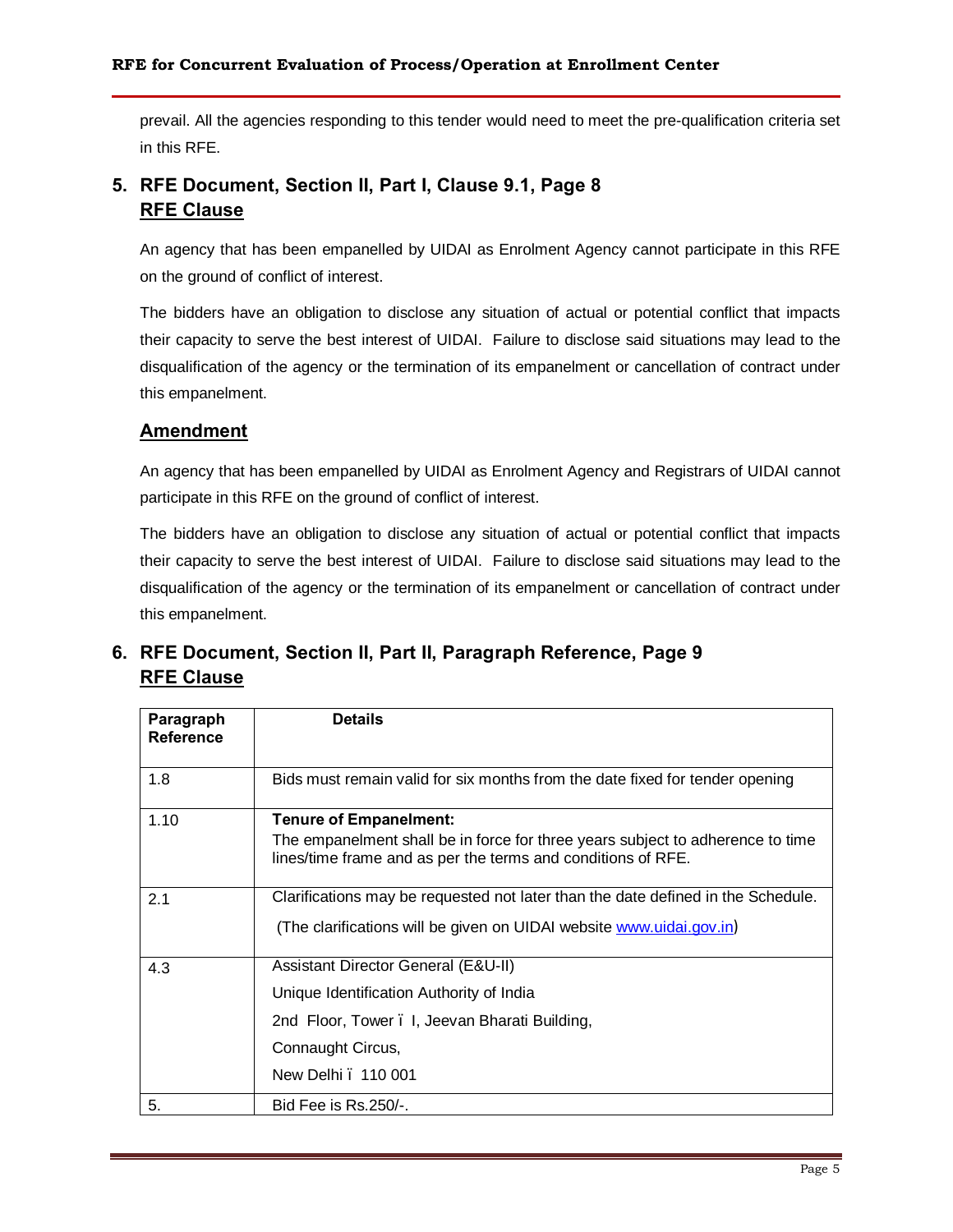| Amendment |
|-----------|
|-----------|

| Paragraph<br><b>Reference</b> | <b>Details</b>                                                                                                                                 |
|-------------------------------|------------------------------------------------------------------------------------------------------------------------------------------------|
| 1.5                           | Bids must remain valid for six months from the date fixed for tender opening                                                                   |
| 1.10                          | <b>Tenure of Empanelment:</b>                                                                                                                  |
|                               | The empanelment shall be in force for three years subject to adherence to time<br>lines/time frame and as per the terms and conditions of RFE. |
| 2.1                           | Clarifications may be requested not later than the date defined in the Schedule.                                                               |
|                               | (The clarifications will be given on UIDAI website www.uidai.gov.in)                                                                           |
| 4.3                           | Assistant Director General (E&U-II)                                                                                                            |
|                               | Unique Identification Authority of India                                                                                                       |
|                               | 2nd Floor, Tower . I, Jeevan Bharati Building,                                                                                                 |
|                               | Connaught Circus,                                                                                                                              |
|                               | New Delhi . 110 001                                                                                                                            |
| 2.5.                          | Bid Fee is Rs.250/-.                                                                                                                           |

### **7. RFE Document, Section II, Part IV, 2nd Para., Page 13 RFE Clause**

Evaluation of the bids will be done in single stage. Evaluations will be based on the proposals, and any additional information requested by the tendering authority. The following is the procedure for evaluation:

#### **Amendment**

Evaluation of the bids will be done in two stages. Evaluations will be based on the proposals, and any additional information requested by the tendering authority. The following is the procedure for evaluation:

#### **8. RFE Document, Section II, Part V, Checklist, Page 14 RFE Clause**

| S.No. | Category                        | <b>Detailed description</b>                                                                                                                      | Compliance |
|-------|---------------------------------|--------------------------------------------------------------------------------------------------------------------------------------------------|------------|
|       |                                 |                                                                                                                                                  | (Yes/No)   |
|       | Pre-Qualification<br><b>Bid</b> | One SEPARATE sealed envelope, clearly marked "PRE-<br><b>QUALIFICATION BID"</b> containing the following: -<br>List as per Table -1 of Part-III. |            |
|       |                                 |                                                                                                                                                  |            |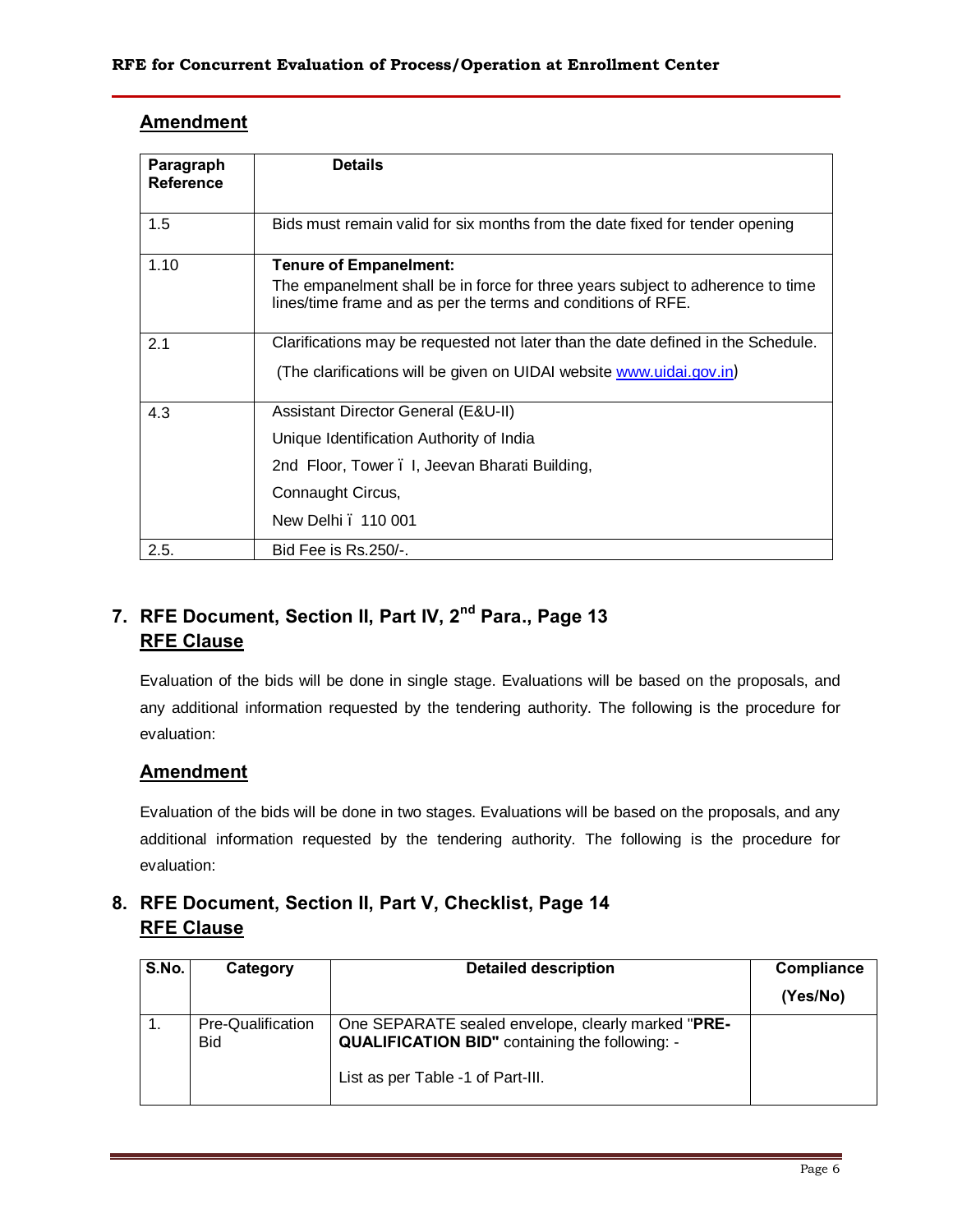|                                          | Table -1 of Part-III.<br>Supporting Documents as per                                                                                                                                                                                                                                                                                                                                                                                                         |                                                                                                  |
|------------------------------------------|--------------------------------------------------------------------------------------------------------------------------------------------------------------------------------------------------------------------------------------------------------------------------------------------------------------------------------------------------------------------------------------------------------------------------------------------------------------|--------------------------------------------------------------------------------------------------|
|                                          | Envelope containing the Tender fee                                                                                                                                                                                                                                                                                                                                                                                                                           |                                                                                                  |
| <b>Technical Bid</b>                     | "TECHNICAL BID" containing the following: -                                                                                                                                                                                                                                                                                                                                                                                                                  |                                                                                                  |
|                                          | Supporting Documents, properly indexed and tagged, as<br>per Table-2 of Part-III.                                                                                                                                                                                                                                                                                                                                                                            |                                                                                                  |
|                                          | Two properly marked CDs containing the information, as<br>per the Technical Evaluation parameters.                                                                                                                                                                                                                                                                                                                                                           |                                                                                                  |
| ORIGINAL and<br><b>COPY</b><br>envelopes | All of the envelopes specified in line items 1, 2 and 3<br>need to be placed in one larger sealed envelope. Two<br>such large envelopes each containing line items 1, 2 and<br>3 needs to be prepared. One marked as "ORIGINAL - Bid<br>for RFE for Concurrent Evaluation of Process/Operation<br>at Enrollment Centers" and other marked as "COPY . Bid<br>Empanelment<br>for<br>Concurrent<br>Evaluation<br>οf<br>Process/Operation at Enrollment Centers+ |                                                                                                  |
| One Single<br>Envelope                   | The two envelopes as specified in line item 4 need to be<br>put into one larger sealed envelope and marked as % aid<br>for RFE for Concurrent Evaluation of Process/Operation<br>at Enrollment Centers+<br>This envelope shall also contain the fee for Bid.<br>This is the final form of the tender document that will be                                                                                                                                   |                                                                                                  |
|                                          |                                                                                                                                                                                                                                                                                                                                                                                                                                                              | One SEPARATE sealed envelope, clearly marked<br>submitted at the address specified in Section-I. |

## **Amendment**

| S.No. | Category                        | <b>Detailed description</b>                                                                                 | Compliance |
|-------|---------------------------------|-------------------------------------------------------------------------------------------------------------|------------|
|       |                                 |                                                                                                             | (Yes/No)   |
| 1.    | Pre-Qualification<br><b>Bid</b> | One SEPARATE sealed envelope, clearly marked "PRE-<br><b>QUALIFICATION BID"</b> containing the following: - |            |
|       |                                 | List as per Table -1 of Part-III.                                                                           |            |
|       |                                 | Supporting Documents as per<br>Table -1 of Part-III.                                                        |            |
|       |                                 | Envelope containing the Tender fee                                                                          |            |
|       |                                 | Envelope containing the EMD                                                                                 |            |
| 2.    | Technical Bid                   | One SEPARATE sealed envelope, clearly marked<br>"TECHNICAL BID" containing the following: -                 |            |
|       |                                 | Supporting Documents, properly indexed and tagged, as<br>per Table-2 of Part-III.                           |            |
|       |                                 | Two properly marked CDs containing the information, as<br>per the Technical Evaluation parameters.          |            |